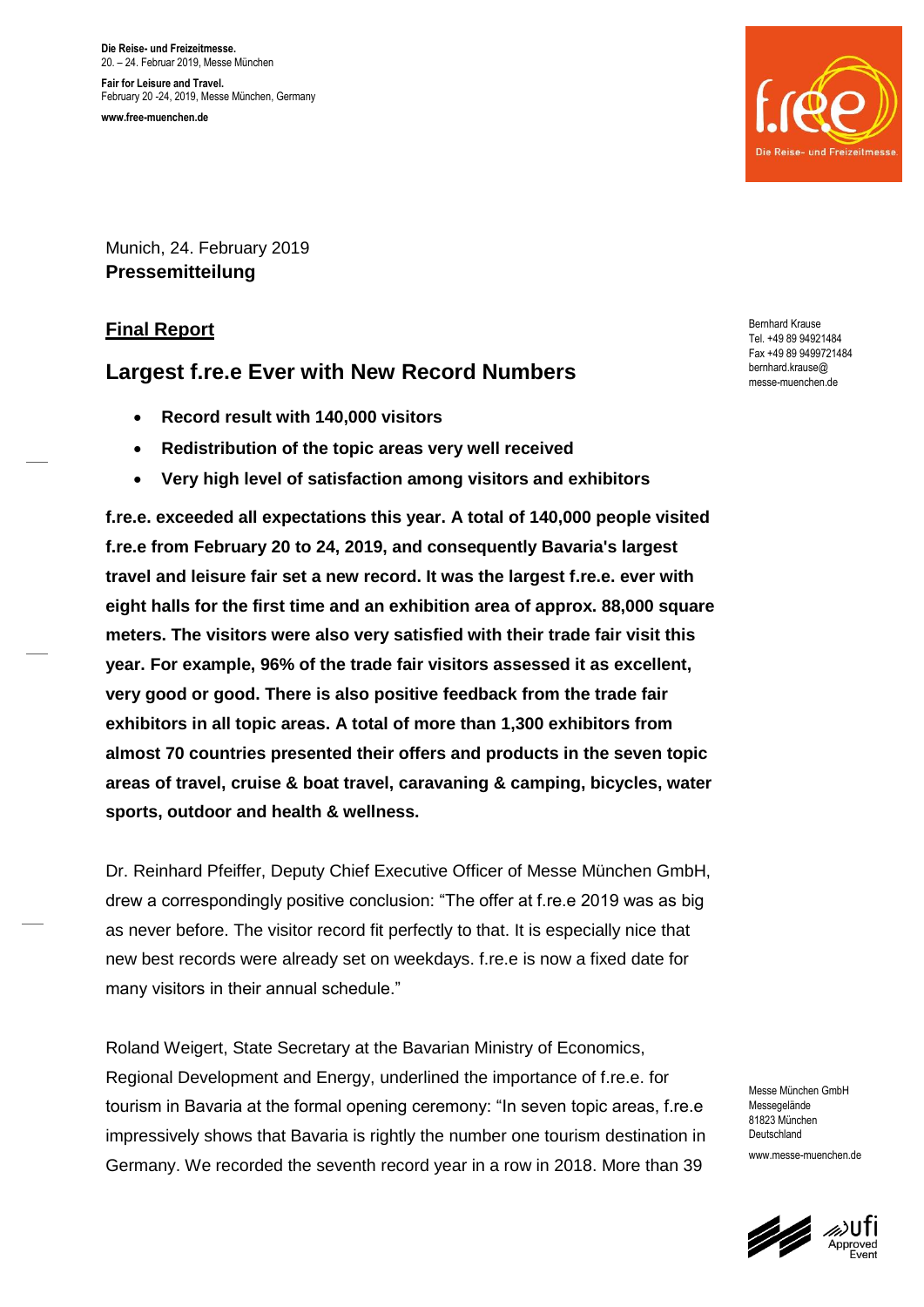

## Press Release | 24. February 2019 | 2/2

million guests came to Bavaria, which resulted in more than 98 million overnight stays."

Two partner events, Munich Autotage and Golftage Munich, took place parallel to f.re.e this year. This combination of the three events was very popular among visitors. The organizer of the Munich Autotage, Andrea Schaller from the Münchener Zeitungs-Verlag, is very satisfied: "With 32 car makes, we had more car models on offer in 2019 than we have ever had on Car Days (Autotagen). More than 3,000 test rides were taken on the five days of the event and many cars were subsequently sold. The concept of being able to compare different car makes in one place, test drive and also buy new cars is very popular among visitors." Ingo Klöver, Managing Director of planetfair and organizer of Golf Days (Golftage), was equally pleased: "The 10th edition of Golf Days Munich recorded a new record number of visitors and was once again a complete success. The Bavarian golfers were interested in the various offers and innovations at more than 140 booths. The trade fair is a point of reference in the south as a start into the new golf season and enthuses thousands of golfers year after year."

#### **New Hall Layout**

In addition to many proven highlights such as the wide range of trips, the large lake landscape in the water sports hall, the climbing tower and the two bicycle routes, f.re.e also provided a change this year with a new hall layout. The new division has paid off according to Jessica Tilly, Project Manager of f.re.e.: "Because the fair developed very well in recent years, we added another exhibition hall this year. The use of the newly opened exhibition halls C5 and C6 made a new classification of the topic areas possible. This enabled us to bundle the topics even more visitor-friendly. I was particularly pleased with the Caravaning & Camping offer, which has grown to two and a half halls."

#### **Travel**

The exhibition of this year's partner country, the Czech Republic, was one of the crowd magnets at f.re.e 2019. Marketa Chaloupkova, Director of the Czech Head Office for Tourism, CzechTourism, in Germany, drew a positive balance: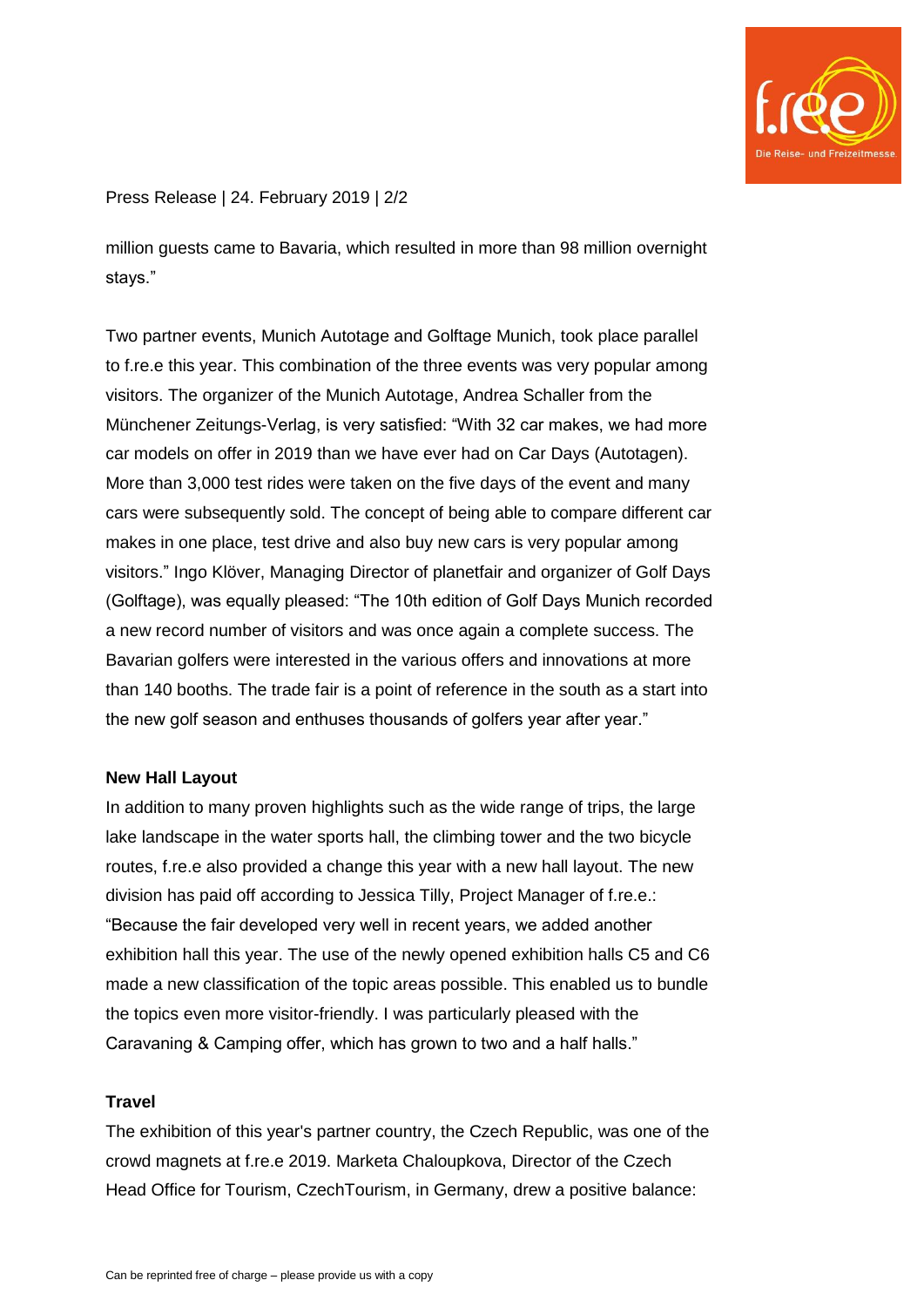

## Press Release | 24. February 2019 | 3/3

"The partnership with trade fair f.re.e in Munich has confirmed the steadily increasing popularity of the Czech Republic among German tourists. We are particularly pleased that our Bavarian neighbors want to explore the diversity of our country even more. The great interest makes us optimistic that Czech tourism will have another record year."

Visitors also had the opportunity to take a small trip around the world in the travel halls this year. In addition to the long-distance travel agency providers and the various Mediterranean destinations, a great number of visitors were recorded at the German and Alpine country booths. Among other things, the new culinary event area of Bavaria was very popular. On each of the five days of the fair, a Bavarian tourism region and the Bavarian Spa Association (Bayerische Heilbäder-Verband e. V. ) exhibited with a varied program and enchanted visitors with delicacies from the respective regions. Franz Reil from the tourism community of Upper Bavaria and Allgäu/Bavarian Swabia drew a very positive conclusion: "We are very satisfied with f.re.e 2019. Demand for leisure and short-term vacation offers has increased again. The very good numbers of visitors – despite the optimum ski and winter hiking weather – surprised us. In addition, the age of visitors at f.re.e. is becoming younger each year."

## **Caravanning & Camping**

Caravaning & Camping continue to be extremely fashionable. For example, Germany again recorded a record of new registrations in 2018. In line with this development, f.re.e. again enlarged the exhibition space for the topic area this year and provided two and a half exhibition halls for the first time with vehicles for every need as well as a wide range of tents and accessories. The trade fair is becoming increasingly important not only for camping enthusiasts, but also for the industry. Daniel Onggowinarso, Managing Director of Caravaning Industry Association (Industrie Verband e.V.), stated: "The interest of f.re.e visitors in recreational vehicles and caravans was also great this year. The interesting mixture of travel, leisure and health topics combined with the attractive visitor structure of active, travel-friendly and affluent people make f.re.e an important event for the caravan industry. Many well-known vehicle manufacturers exhibited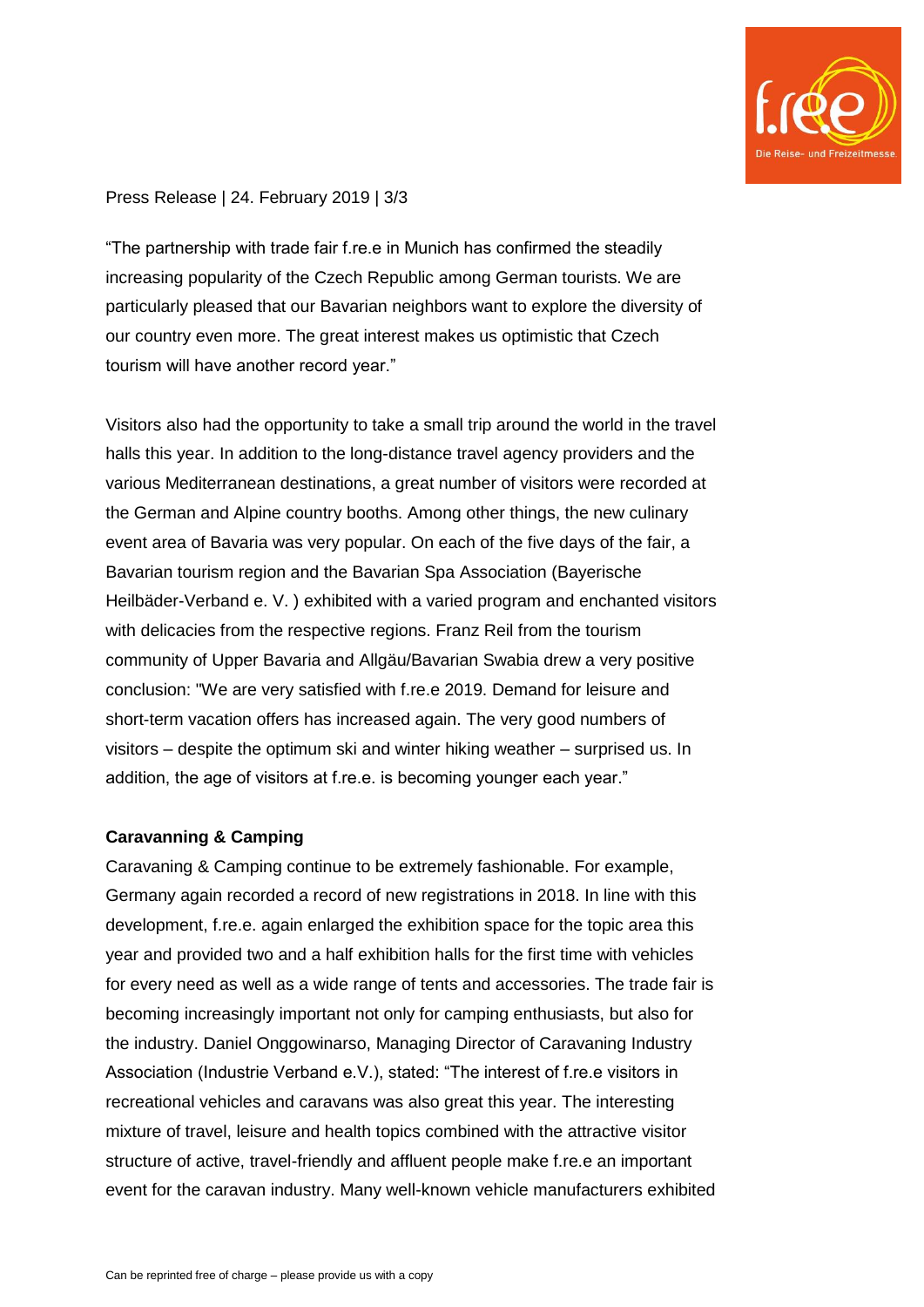

#### Press Release | 24. February 2019 | 4/4

their latest models." For Markus Beck, Head of Marketing at the Frankia-GP recreational vehicle manufacturer, participation in f.re.e 2019 was also very worthwhile: "We enjoyed f.re.e 2019 very much. It was also very popular among visitors. We had many interesting conversations and lots of success." The VW Bulli, probably the largest ever built of LEGO bricks, also lit up the eyes of trade fair visitors of all ages and was shown at the trade fair opposite the new caravaning stage.

### **Water Sports**

The topic of water sports was once again very well received by the trade fair visitors. For the first time in an entire hall, numerous exhibitors presented kayaks, canoes, SUP boards, diving equipment and much more at their booths. Christian Lehner, owner of the water sports and outdoor provider Kajak-Hütte, is pleased about the successful course of the event: "f.re.e is an important and good trade fair for reaching end users. The concept is coherent, and contact with customers is at a good time in the year. I believe that the water sports area is presented excellently and should essentially remain as it is." The action areas, on which visitors could try out different sports with the appropriate equipment, were particularly well-frequented this year with the Paddle and SUP lakes as well as the diving pool. In addition, various suppliers presented a selection of motorboats and sailboats this year for the first time. Lars Reisberg, Marketing Manager at the boat and yacht provider Enjoy Yachting, is very satisfied with the trade fair: "This was the first time we participated in f.re.e. Particularly noteworthy is the great number of visitors from the first day on. There were many boat enthusiasts."

Other topics such as cruise & boat travel, health & wellness, outdoor and bicycles were also completely in line with trends. This was also confirmed by Petra Husemann-Roew, Managing Director of ADFC (General

German Cycling Club), Bavarian Regional Association: f.re.e 2019 was again a complete success! Lukas Härtel, Event Coordinator for Germanic Markets at the bicycle manufacturer Specialized, also expressed a very positive opinion: "f.re.e